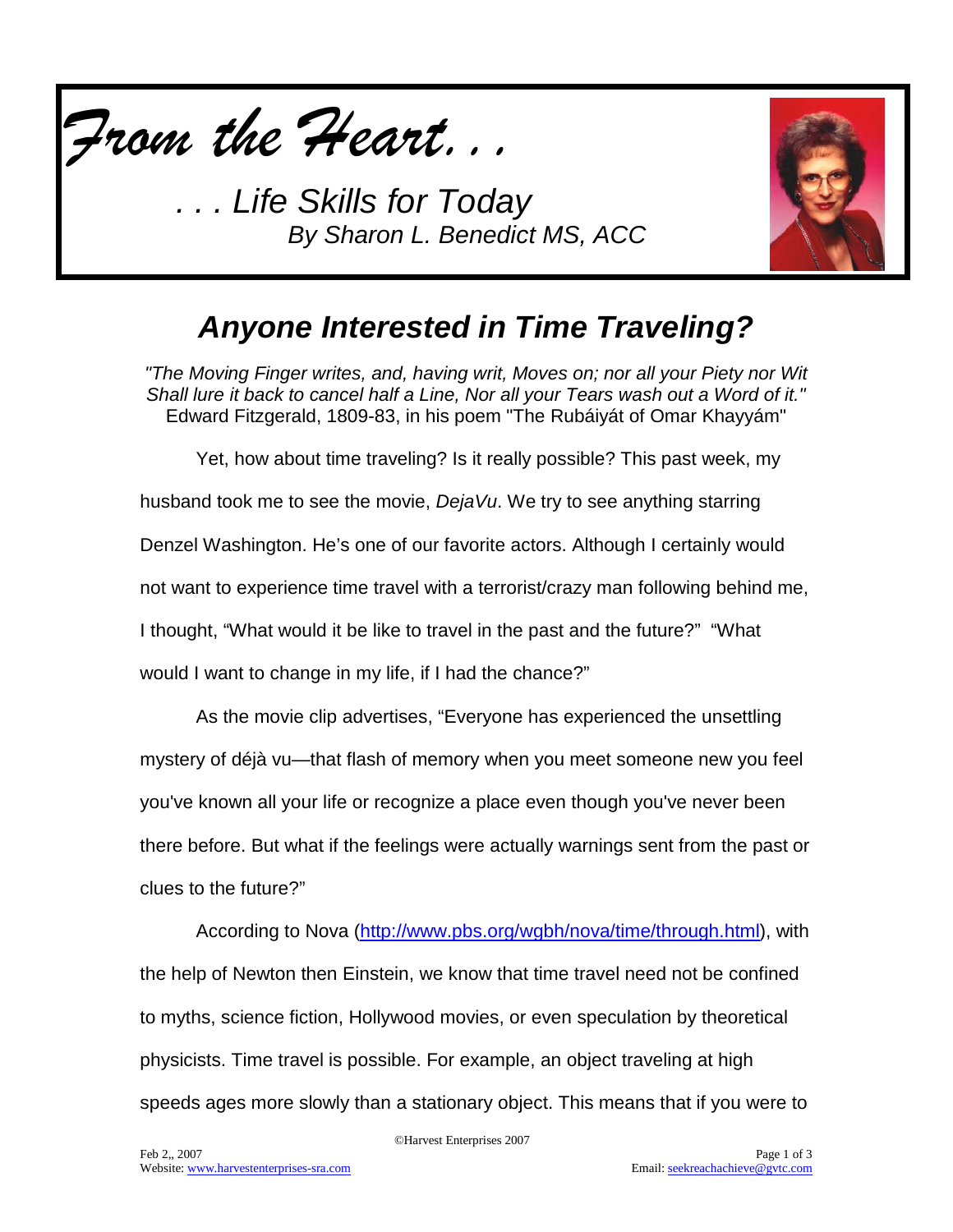travel into outer space and return, moving close to light speed, you could travel thousands of years into the Earth's future. Yet, there are so many "what ifs" still hanging out there for what kind of impact and world altering events may occur with just one slight change of the past. You will have changed the course of history, not just for yourself, but for the entire world.

So for now, it's still theory for you and me. I can't prove that it's possible. Yet, how about the real times in your past where it made a major impact on your life, even providing wisdom for your future with every decision you make today? Maybe then, we can all have a different perspective on how we spend our time right now.

Start with asking yourself these questions and choose to find the answer that is perfectly designed for your life today and the future:

- $\triangleright$  What one event in your life has impacted how you use your time today?
- $\triangleright$  Whether positive or negative, how do you want move forward in the month, year ahead?

Remember your core values you hopefully started to journal based on the yearago February articles? Pull your list out and see how they line up with your SMART plans (Specific, Measurable, Attainable/Actionable, Relevant/Realistic, Time-phased) and those relationships you have to make your dreams and goals come true this year. Look at your monthly calendar and reassess your current situation to see if any changes need to be made with time management.

Next week's article will review some of the typical time use areas we all have difficulty managing on a routine basis. Again, for now, *"The Moving Finger*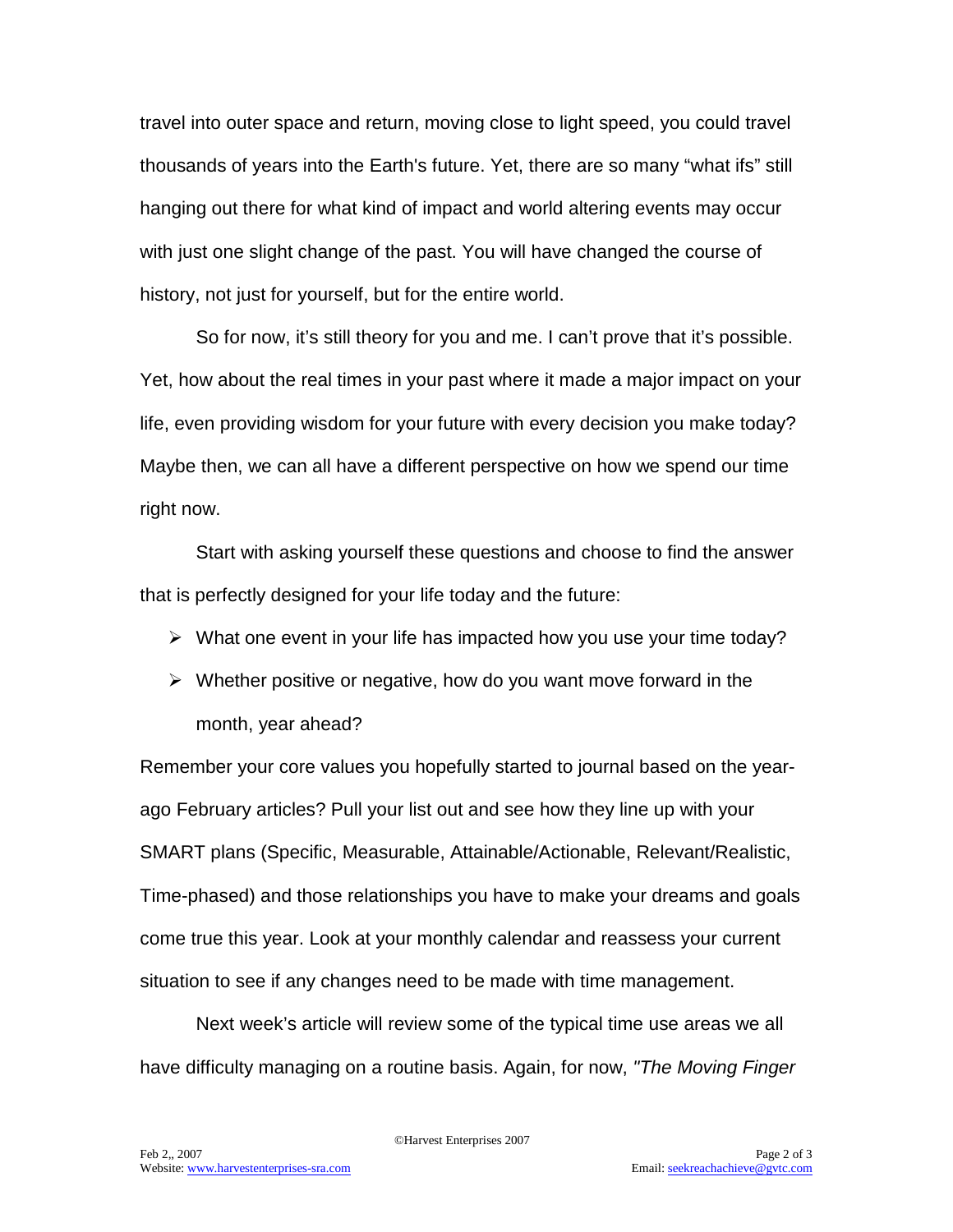*writes, and, having writ, Moves on."* Nor all my piety or wit shall lure it back to cancel half a line here, nor tear or word of it! Yet, here's your chance to make some changes you long for. Enjoy the ride through the time of your life!

*--*

*Sharon L. Benedict, MS, ACC, is a certified life wellness coach-consultant, specializing in life skills, wellness, and creative arts development for individuals, businesses and organizations. She welcomes your questions and comments and can be contacted at [seekreachachieve@gvtc.com.](mailto:seekreachachieve@gvtc.com)*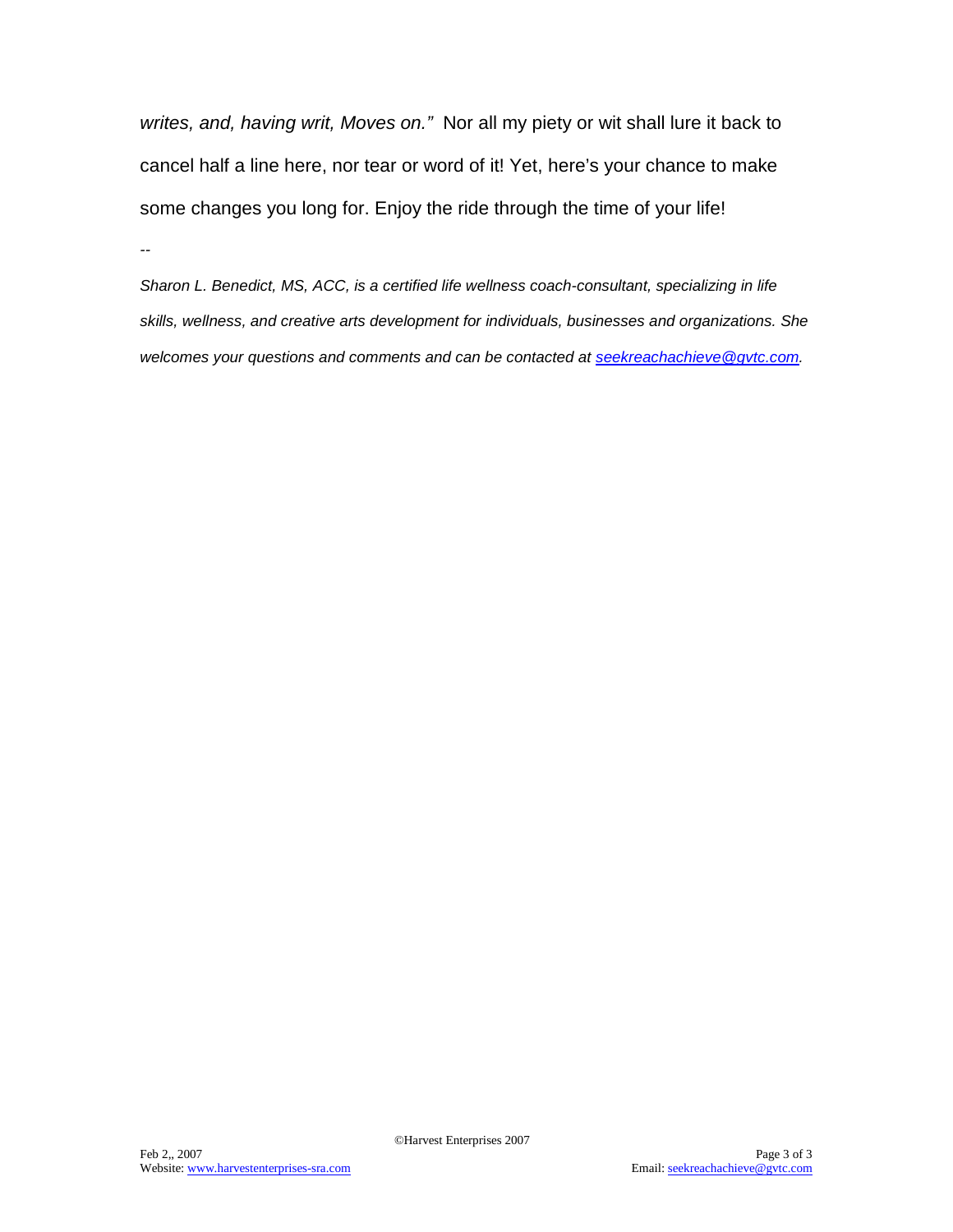

*. . . Life Skills for Today By Sharon L. Benedict MS, ACC*



### *The Way We Pass Time*

In 1897, Italian economist, Vilfredo Pareto, observed that the distribution of wealth was predictably unbalanced. He first discovered this pattern in 19th-century England and found it to be the same for every country and time period he studied. Over the years, Pareto's observation has become known as the 80/20 principle.

This 80:20 Rule asserts that typically 80% of unfocussed effort generates only 20% of results. The remaining 80% of results are achieved with only 20% of the effort. While this ratio may not always exactly hold firm, it occurs so frequently and has become pretty much the norm in many areas of life. According to Richard Koch, in his classic 1999 book, *The 80/20 Principle: The Secret to Success by Achieving More with Less*, this principle can also hold true for the way we use our time. In 2004, he also wrote a practical application book, *Living The 80/20 Way: Work Less, Worry Less, Succeed More, Enjoy More.* His tips and tools offer common sense ways to achieve goals using less time with more focus and purpose. He challenges you in simple, fun ways to discover and rethink who you are, what you want from life, and how to achieve it.

Time will pass whether we are aware of it or not. In order to be more focused and aware of how time passes in just one day, *here is a 24-hour time wheel clients find useful for looking over the daily routines that pass time and life.* Make a

©Harvest Enterprises 2007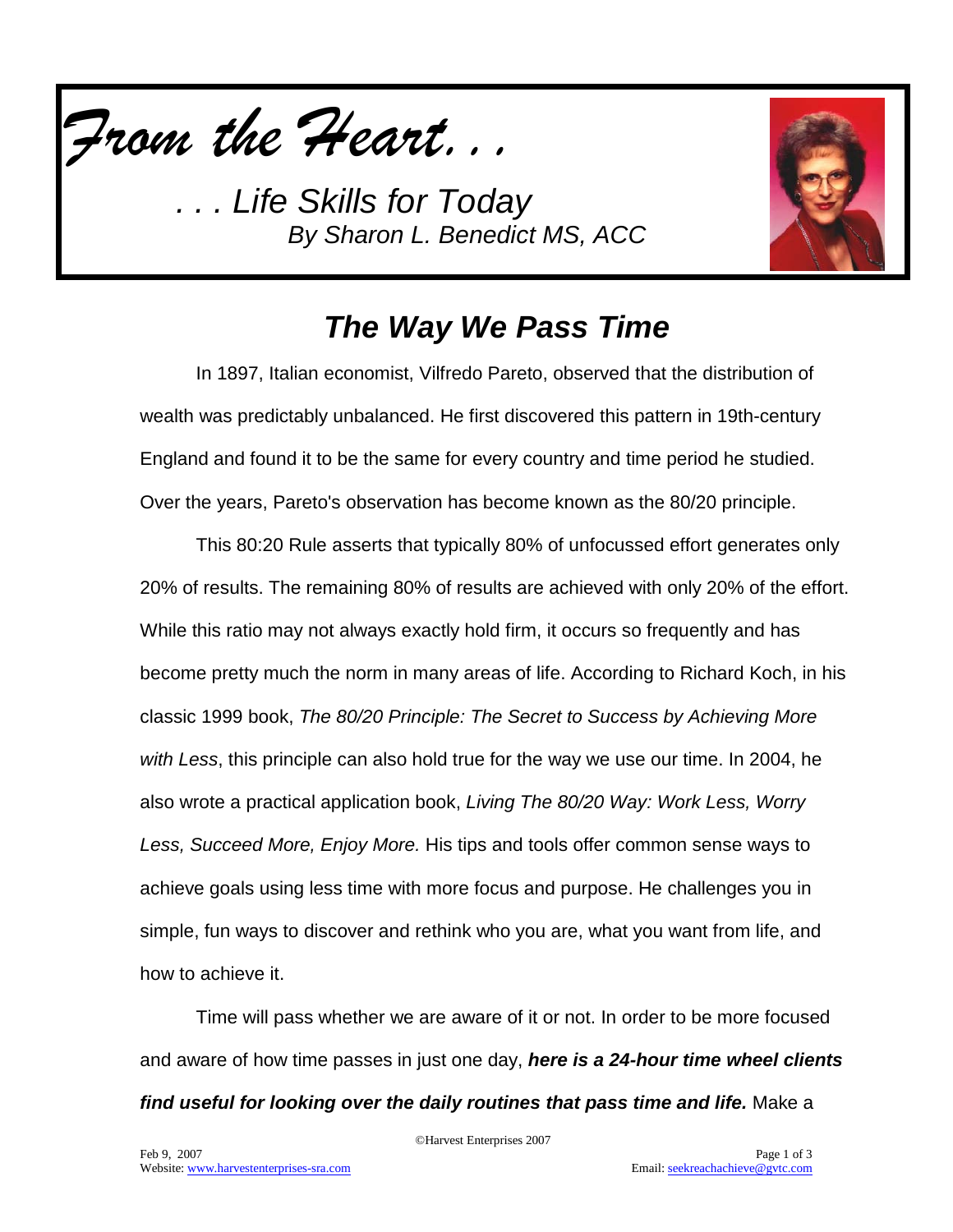number of copies of this wheel. Then first mark one with what you do for each hour on a routine day. What do you see? What feelings and thoughts surface about your average 24 hour day? Are you satisfied with the use of your time? Is there any area you would like to change? If so, start a list of ideas to share with your family. Then commit to one of those changes this month.

Complete a time wheel also for a weekend day. Then keep a couple blank ones handy for future use. Nothing helps more than to take time to write down and journal your thoughts, goals, and the way you use your time. I encourage you to do this exercise. In 1953, a major study at Yale University surveyed students to see if any students wrote down their life goals. Less than 3% of the students actually had written goals. Then after tracking all the students for almost twenty years (1973), these 3% significantly showed they were better adjusted emotionally, socially, and in their families. They also found a measurable difference economically. These 3% were worth more in financial terms than all 97% class members combined. *Setting goals and creating clear direction with the use of your time are essential in order to excel in life—personally, professionally, and financially.*

In the next article a number of time tips will be offered to help you optimize your time, energy, and effort in those areas most important to you; and to ensure the greatest benefits possible with the amount of time available to you.

# *Remember, time may be a gift to us, but we must*

### *consciously possess it. So, take the time!*

*-- Sharon L. Benedict, MS, ACC, is a certified life wellness coach-consultant, specializing in life skills, wellness, and creative arts development for individuals, businesses and organizations. She welcomes your questions and comments and can be contacted at [seekreachachieve@gvtc.com.](mailto:seekreachachieve@gvtc.com)*

©Harvest Enterprises 2007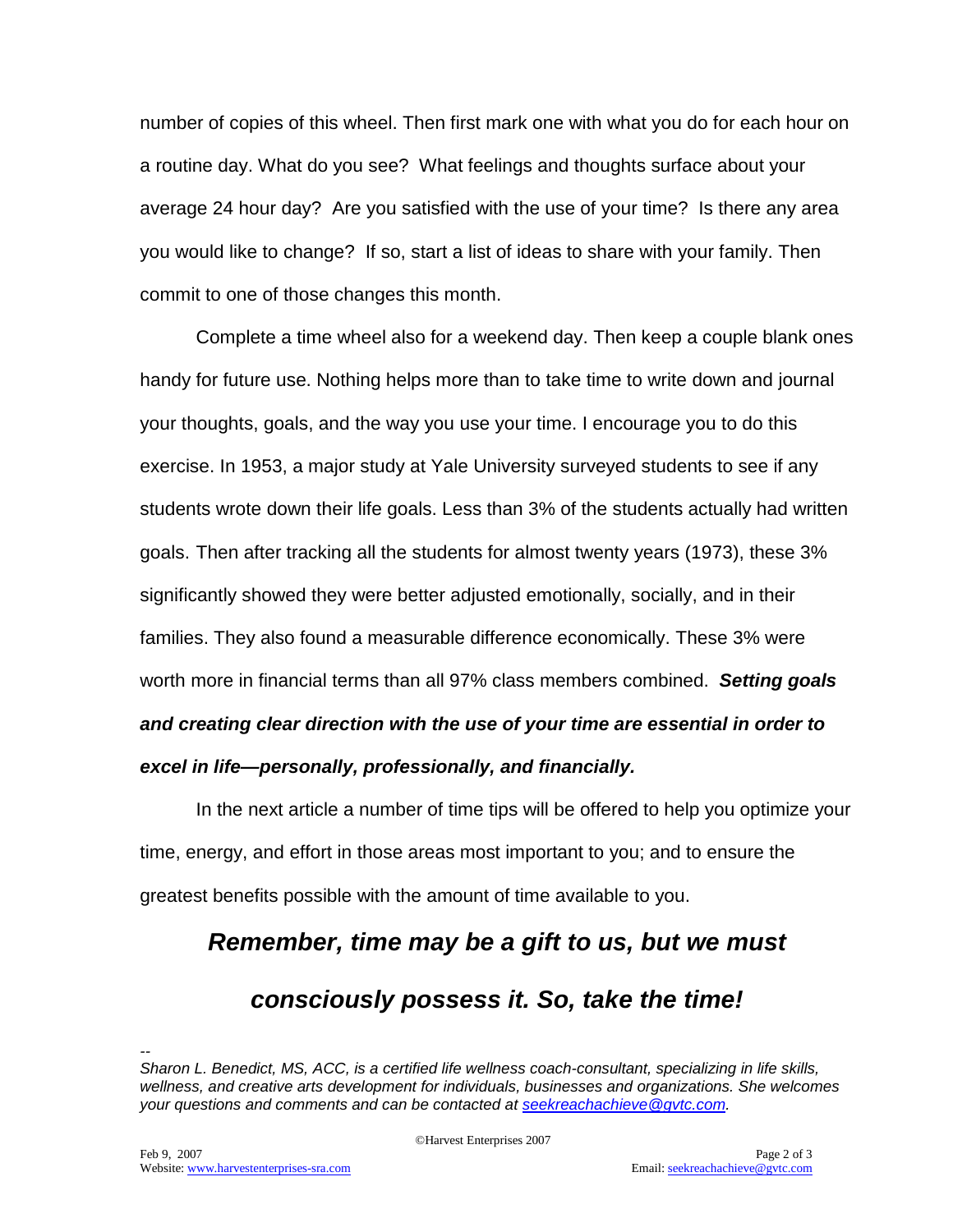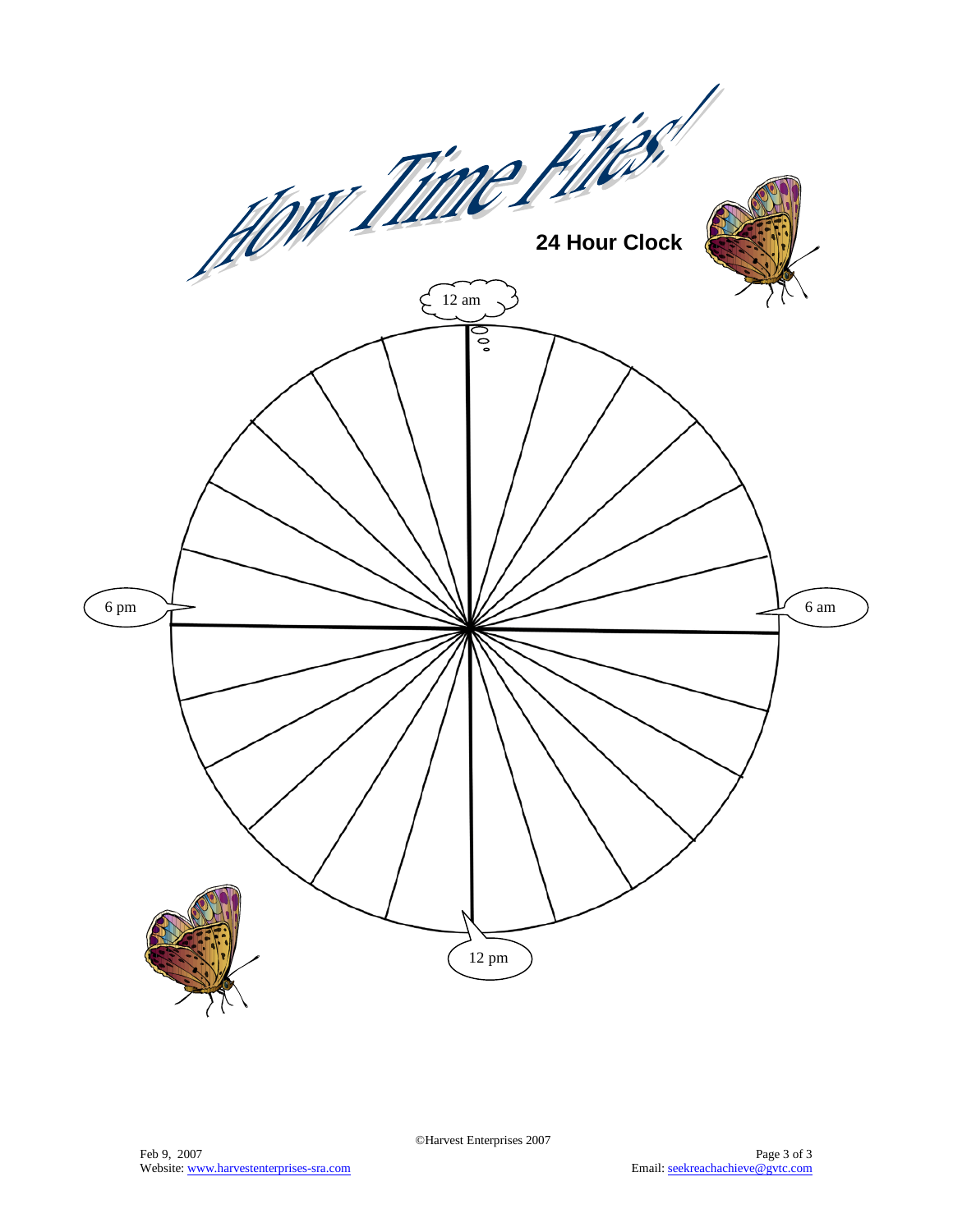

**Life Skills for Today** *By Sharon L. Benedict MS, ACC*



# *Time Tips for Winning Over Procrastination*

Are you stressed out, burnt out, or just plain tired? Is your life out of balance with seemingly too much to do, and not enough time for family and yourself. Do interruptions throw you off track? Do you procrastinate what's important? Feel unprepared and under pressure much of the time?

If you answered yes to any of these questions, you are then missing out on your greatest potential for get more done in less time. Many people spend their days in a whirl of busyness, but achieve little because they are not focused on the right things. According to Don Wetmore, The Productivity Institute

[\(http://www.balancetime.com\)](http://www.balancetime.com/), there are five top time management mistakes we all need to avoid.

- 1. Start your day without a plan of action.
- 2. Get out of balance in your life.
- 3. Work with a messy desk or work area.
- 4. Don't get enough sleep.
- 5. Don't take a lunch break.

#### *Manage your Time—Winning over Procrastination*

All five of these mistakes have at least one thing in common—procrastination. People who are chronically affected by procrastination lose out on utilizing their capabilities to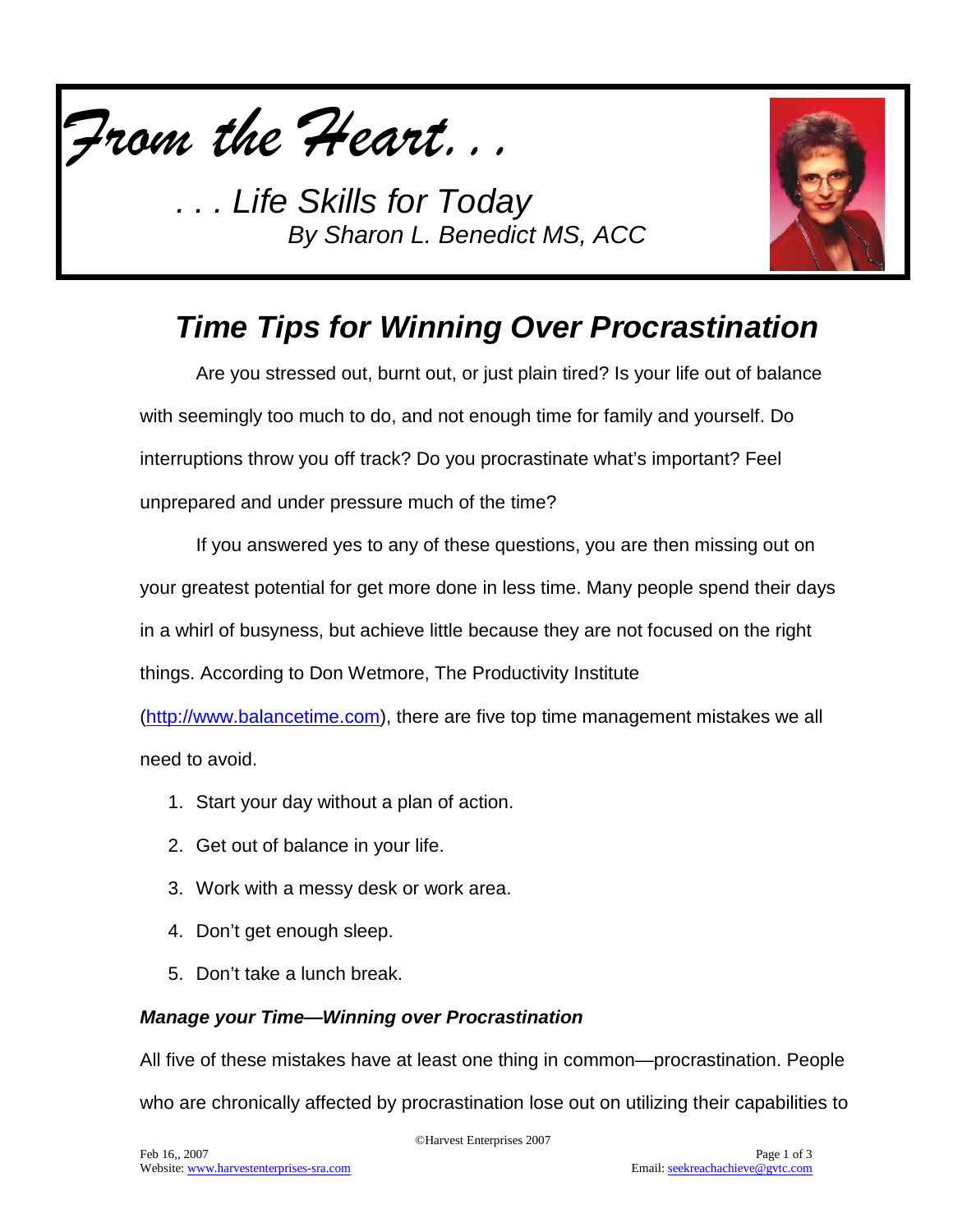the fullest and often disrupt not only their personal lives but also professional careers.

According to Mind Tools [\(http://www.mindtools.com\)](http://www.mindtools.com/), Procrastinators also typically-

Do something that is more enjoyable, comfortable, or more urgent in the

moment.

Feel overwhelmed by a particular task.

Wait for the "right" mood or time.

Fear failure or successes.

Have poor organizational skills.

Are perfectionists at heart.

So, here are some time savings steps for breaking the procrastination pain in the neck. You will then create more time work for you in your every day life and with those special dreams you want to see come true.

**Step 1—Recognize you are procrastinating** (i.e. starting an important task then immediately going off to get some coffee or make a "quick" phone call; rereading a task on your to do list many times without doing anything about it)

**Step 2—Identify why you are procrastinating** (main reasons—the task is unpleasant or overwhelming)

- **Step 3— Know your important priorities, then take action** (i.e. commit to small steps that support the overall larger task; learn the difference between urgent and important tasks)
- **Step 4—Develop accountability strategies for continued follow through** (i.e. set up rewards for yourself; ask someone to help you stay accountable by checking up on your progress (professional coaches are particularly skilled at helping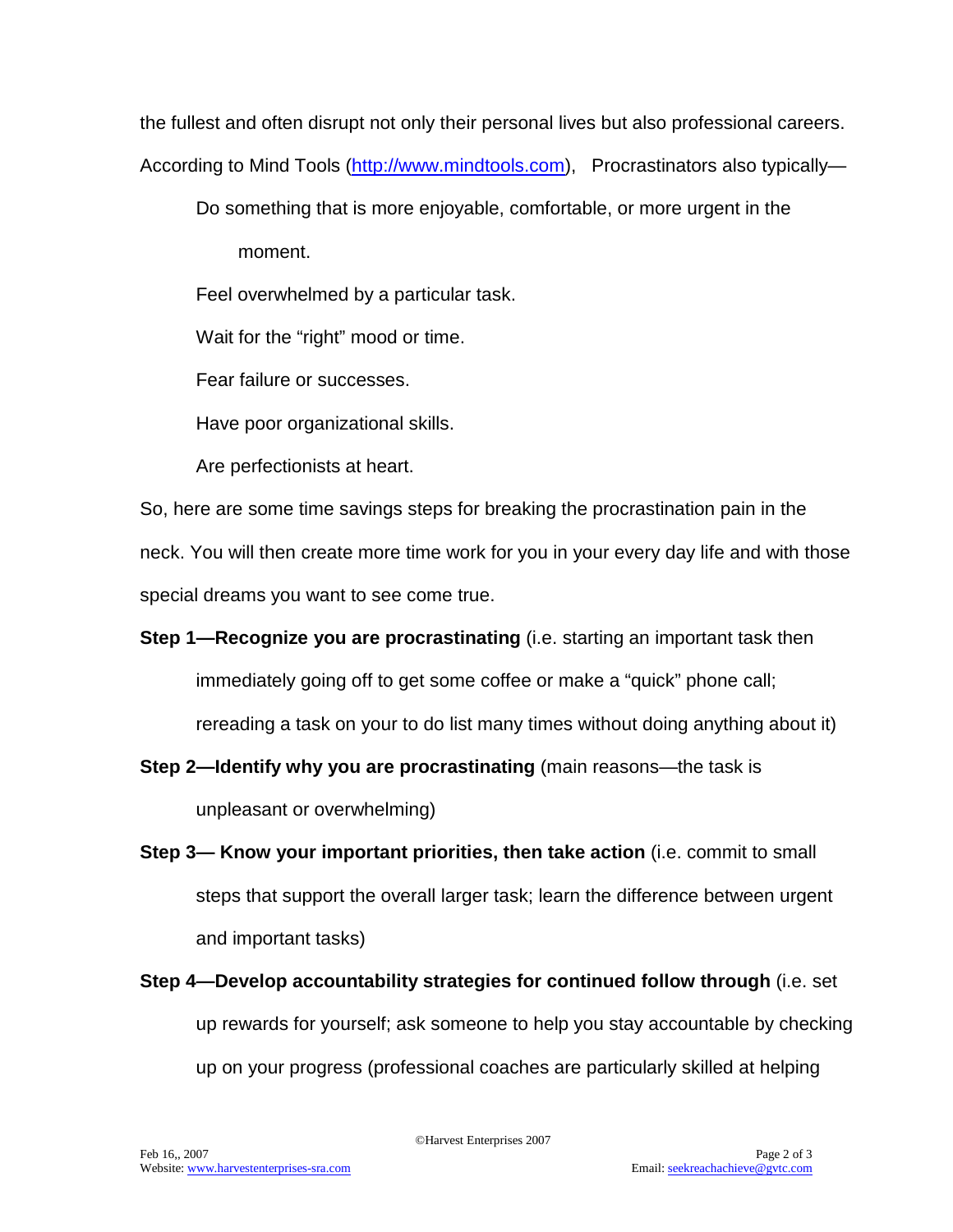you stay accountable to your short-term and long-term goals); write down the tangible and intangible cost of time and consequences of NOT doing the task) Procrastinators work as many hours in the day as most people but invest their time in the wrong tasks. Isn't it time to get focused and "on task" with what is important in your life? If you agree, then start today to break the procrastination habit in your everyday life with these four simple, time-saving steps for managing your time.

The next article will cover how Americans specifically spend their time and life.

*--*

*Sharon L. Benedict, MS, ACC, is a certified life wellness coach-consultant, specializing in life skills, wellness, and creative arts development for individuals, businesses and organizations. She welcomes your questions and comments and can be contacted at [seekreachachieve@gvtc.com.](mailto:seekreachachieve@gvtc.com)*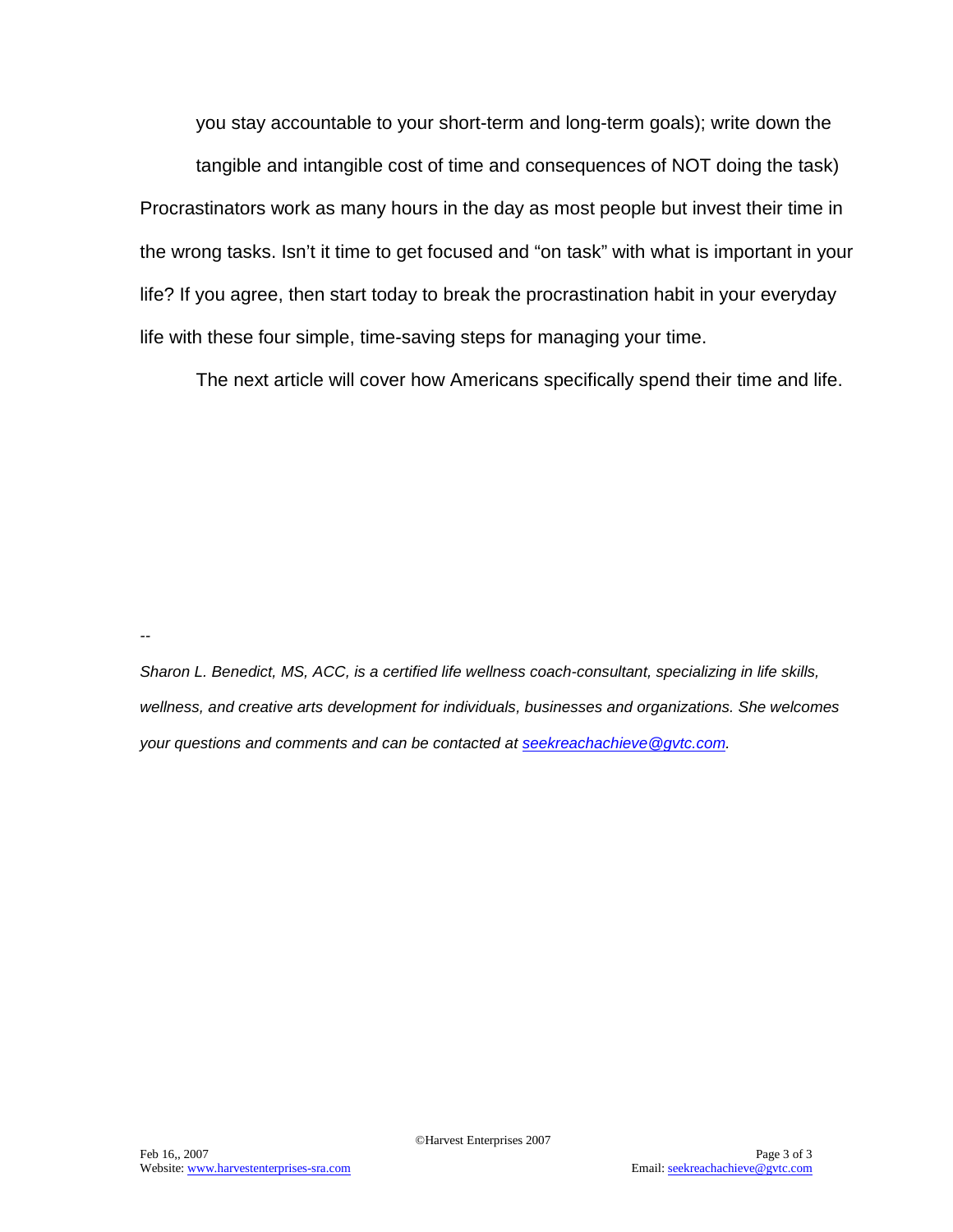

*. . . Life Skills for Today By Sharon L. Benedict MS, ACC*



# *How Americans Spend Their Time & Life*

If you had a 24-hour calendar in front of you, how would you see your daily life fly by? So often, we are in such a hurry every waking moment, time doesn't seem to be there to reflect on where it went. Even our dreams during sleep are filled with a long list of to do's while our body parts move to the pace.

So, for just this moment as you read this article, think about how your daily life compares with the average American. We all have personal care activities—sleeping, eating, and drinking. Then add the daily household activities—housework, food preparation and cleanup; lawn and garden care; purchasing goods and services; seeking professional and personal care services; caring for and helping family and friends.

Let's not forget what pays the bills—working at a job, advancing your career through educational activities, attending class, doing homework and research. Then, of course, we all volunteer and attend organizational, civic, and religious activities. With this long list, we definitely need to add leisure and sports in there; then socializing, going to movies and watching television. For those more physically inclined, you are routinely participating in sports, exercise, and recreation in some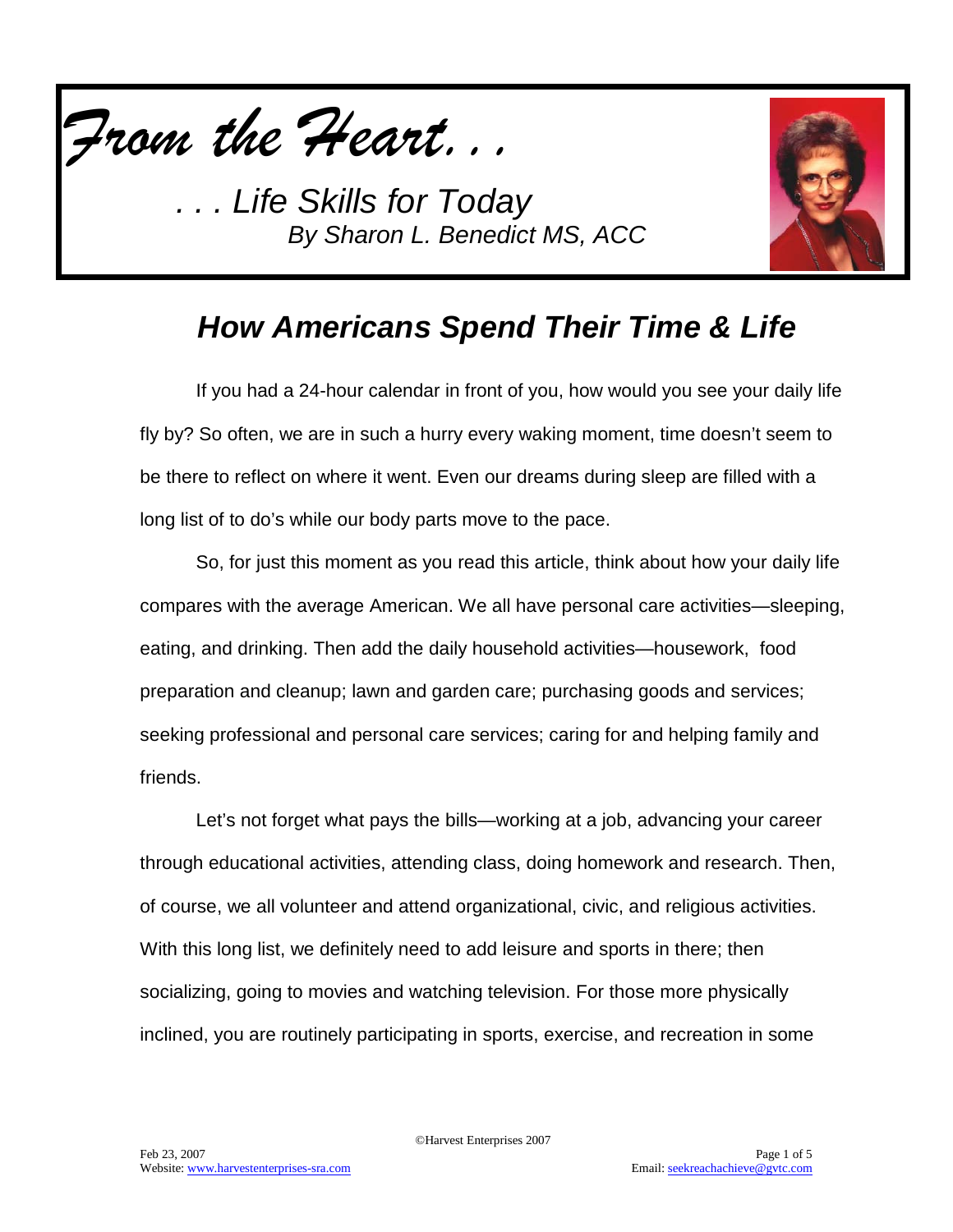form. Then don't take for granted the hours we all spend on the telephone, mail, and e-mail.

This abundant list of daily living actually comes from the Bureau of Labor Statistics. According to the BLS (2005, [http://stats.bls.gov/news.release/pdf/atus.pdf\)](http://stats.bls.gov/news.release/pdf/atus.pdf), here is how average Americans (15 yrs old and up) spend their time and daily lives (including travel time):

| <b>Daily Activities</b><br>(15 years old and up)                                                                                                      | 24 Hour Day<br>(average)                               |
|-------------------------------------------------------------------------------------------------------------------------------------------------------|--------------------------------------------------------|
| Working (employment) & working-related activities<br>➤                                                                                                | 3.69 hours<br>(employed<br>fulltime $= 9.01$<br>hours) |
| $\triangleright$ Household activities (food preparation and cleanup Lawn<br>and garden care, Household management)                                    | 1.82 hours                                             |
| <b>Leisure Time &amp; Sports</b> = (Socializing and communicating,<br>➤<br>watching television, participating in sports, exercise, and<br>recreation) | 5.14 hours                                             |
| $\triangleright$ Personal care activities (Sleeping)                                                                                                  | 9.43 hours<br>$(sleeping = 8.63)$                      |
| <b>Eating &amp; Drinking</b><br>$\blacktriangleright$                                                                                                 | 1.24 hours                                             |
| > Purchasing good & services (consumer, professional,<br>personal goods & services)                                                                   | .80 hours                                              |
| $\triangleright$ Caring for and helping family members (including<br>children)                                                                        | .54 hours                                              |
| Caring for and helping non-household members<br>➤                                                                                                     | .23 hours                                              |
| $\triangleright$ Educational activities (attending class, homework, and<br>research)                                                                  | .45 hours                                              |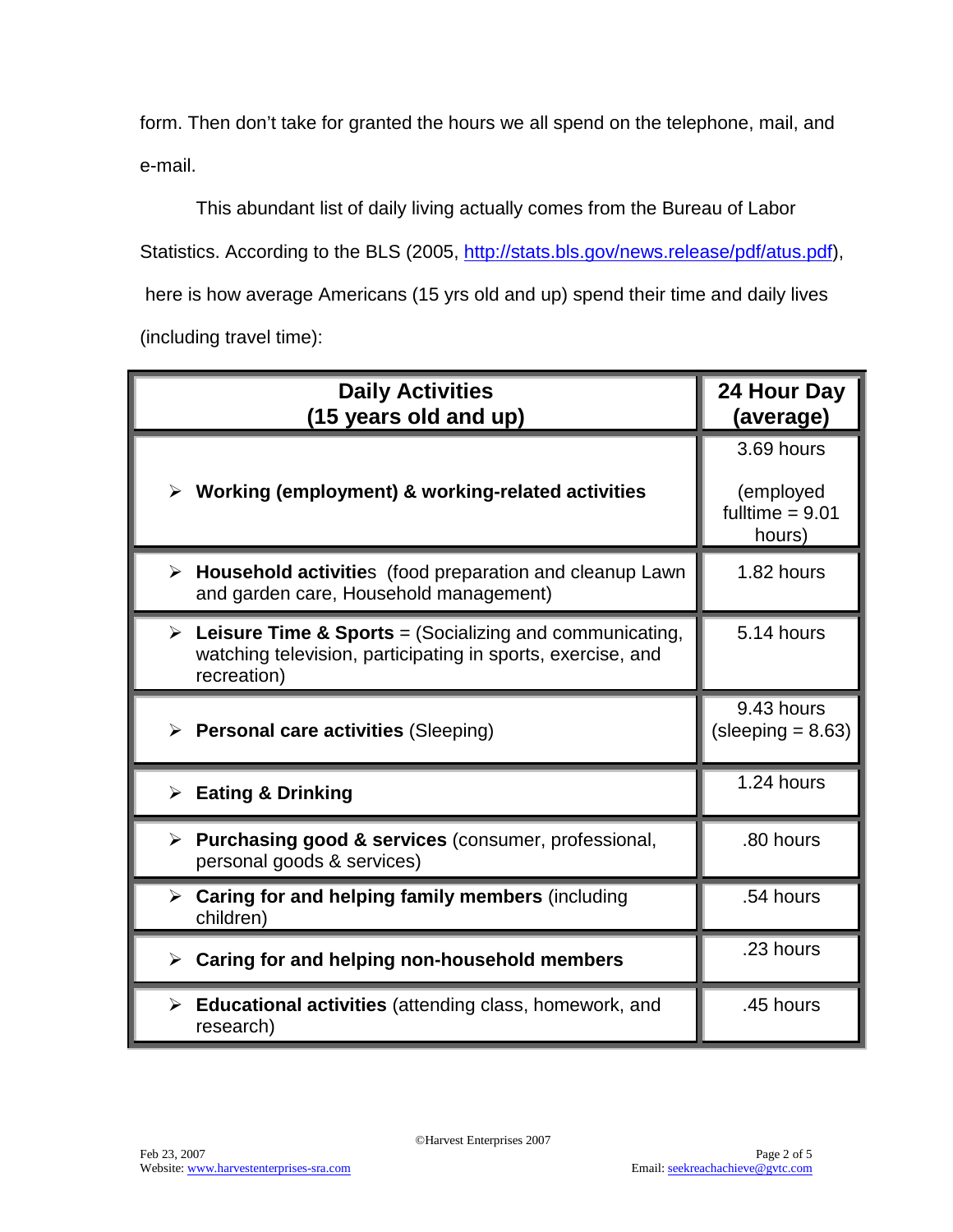| <b>Daily Activities</b><br>(15 years old and up)                                                                                              | 24 Hour Day<br>(average) |
|-----------------------------------------------------------------------------------------------------------------------------------------------|--------------------------|
| Organizational, civic, religious activities (religious and<br>➤<br>spiritual activities, volunteering-organizational and civic<br>activities) | .31 hours                |
| $\triangleright$ Telephone calls, mail, email                                                                                                 | .18 hours                |
| Other activities, not classified                                                                                                              | .17 hours                |

These averages will, of course, differ depending on age, employment status, gender, and other characteristics. For example, *age 15 and over* worked for 3.7 hours as noted in chart, and spent 1.8 hours doing household activities, spent 5.1 hours doing leisure and sports activities, and slept 8.6 hours. The remaining 4.7 hours were spent in a variety of other activities, including eating and drinking, attending school, and shopping.

By comparison, *persons employed full time* who worked on an average weekday spent 9.1 hours working, 0.9 hours doing household activities, 3.0 hours doing leisure and sports activities, and 7.6 hours sleeping. The remaining 3.4 hours were spent in other listed activities. As you can see, there are significant differences between the hours worked, leisure time, and sleeping.

In addition, during weekend days, employed individuals (ages 25+) with a bachelor's degree or higher worked half as many hours as those with less than a high school diploma (3.7 versus 7.1 hours). Men also worked one hour more than women, in general. 74% of those employed in management, business, and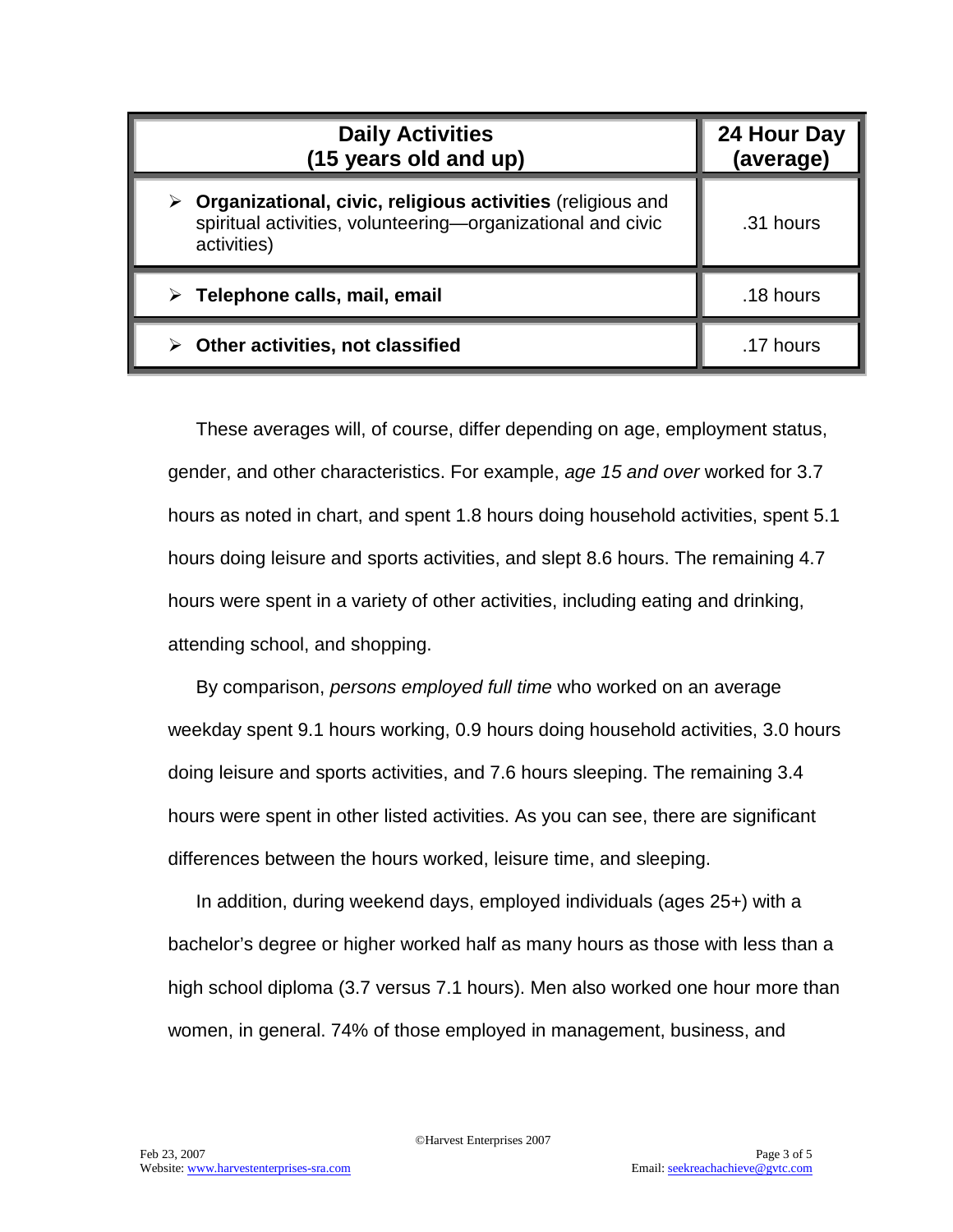financial operations occupations reported working on a given day—a greater share than those employed in any other occupation.

For *household activities*, married persons spent more time doing household tasks than unmarried persons—2.1 versus 1.4 hours per day—and women, regardless of marital status, spent more time doing these activities than men. Examples of tasks were housework, cooking, lawn care, or financial and other household management duties.

For *leisure time & sport*, watching TV was the leisure activity that occupied the most time (2.6 hours per day), accounting for half of leisure time, on average, for both men and women. By contrast, the next most common leisure activity, socializing—such as visiting with friends or attending or hosting social events accounted for only about  $\mathcal{U}$  of an hour per day for both men and women.

For the *caring of household member*s, the overall average of time spent is a little under one hour. This is quite different for families with children under six years of age. The time spent providing primary childcare averaged 2.5 hours for women and 1.3 hours for men. In addition, the educational activities numbers go up with a younger age group than with full-time older adult population.

Needless to say, this typical 24 hour day only shows what we already know over half of our daily time is for working, eating, sleeping. Then add another five hours for leisure time. That means you have about 4 hours left for everything else. Does this sound familiar? Do you actually spend, on the average for the entire week, about five hours each day in leisure time activities? Remember, TV watching is part of this time slot.